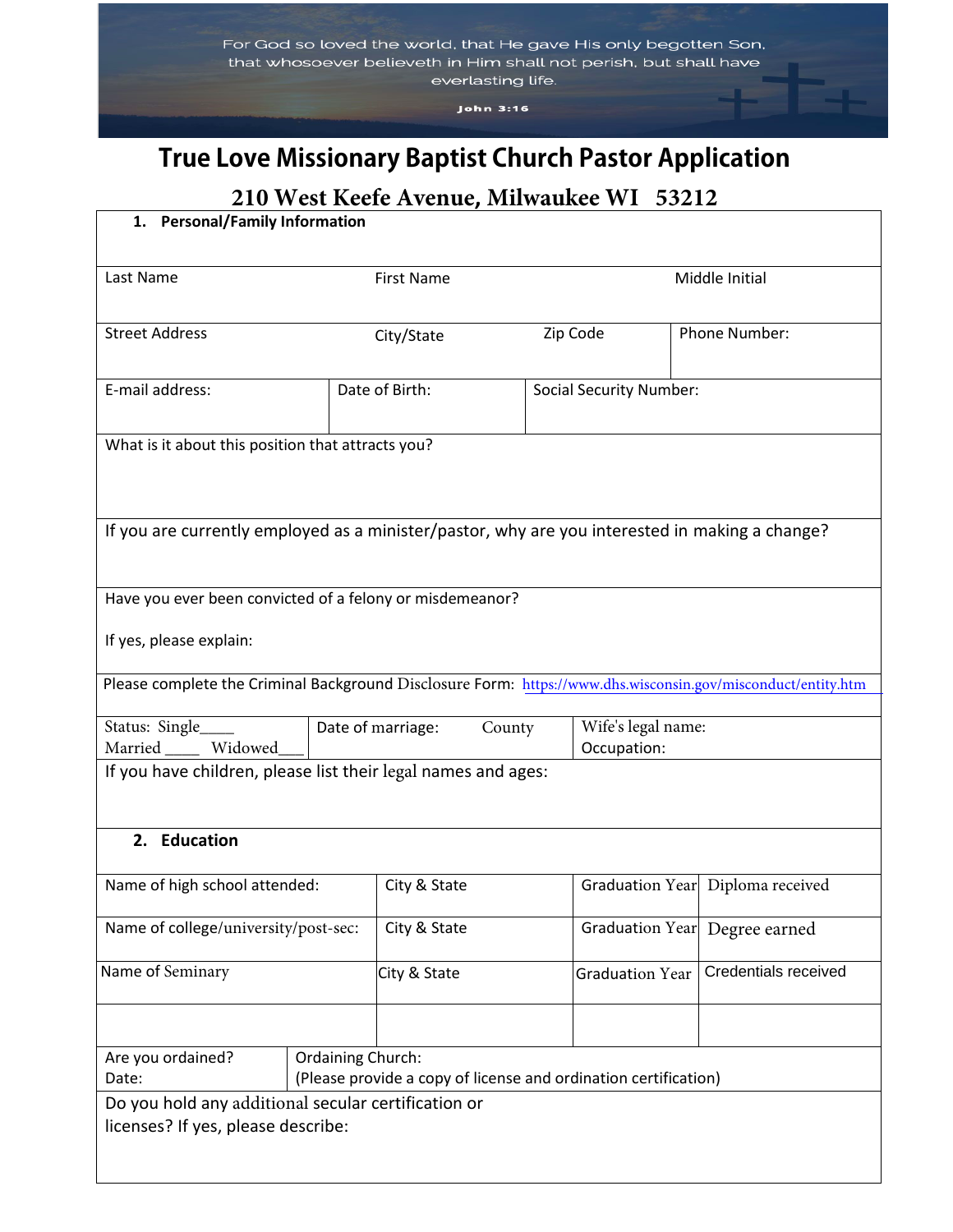

| Military service/Branch                           |                                |                                |                         |                         |  |  |
|---------------------------------------------------|--------------------------------|--------------------------------|-------------------------|-------------------------|--|--|
| 3. Paid Pastoral and/or Professional Experience - |                                |                                |                         |                         |  |  |
| <b>Current Church information:</b>                |                                |                                |                         |                         |  |  |
| Name of Church:                                   | Phone:                         |                                | Website:                |                         |  |  |
|                                                   |                                |                                |                         |                         |  |  |
|                                                   |                                |                                |                         |                         |  |  |
| City:                                             | State:                         |                                |                         |                         |  |  |
| <b>Current Membership</b>                         | <b>Current Attendance:</b>     |                                | Membership when arrived |                         |  |  |
|                                                   | Title/Position                 |                                |                         |                         |  |  |
| Years of Service:                                 | Major Responsibilities:        |                                |                         |                         |  |  |
| Reason for Leaving:                               |                                |                                |                         |                         |  |  |
| Name of Church:                                   |                                | Phone:                         | Website:                |                         |  |  |
|                                                   |                                |                                |                         |                         |  |  |
|                                                   |                                |                                |                         |                         |  |  |
| City:                                             | State:                         |                                |                         |                         |  |  |
| <b>Current Membership</b>                         | <b>Current Attendance:</b>     |                                | Membership when arrived |                         |  |  |
|                                                   | Title/Position                 |                                |                         |                         |  |  |
| Years of Service:                                 | Major Responsibilities:        |                                |                         |                         |  |  |
| Reason for Leaving:                               |                                |                                |                         |                         |  |  |
|                                                   |                                |                                |                         |                         |  |  |
| Name of Church:                                   |                                | Phone:                         | Website:                |                         |  |  |
|                                                   |                                |                                |                         |                         |  |  |
| City:                                             | State:                         |                                |                         |                         |  |  |
| <b>Current Membership</b>                         | Current Attendance:            |                                |                         | Membership when arrived |  |  |
|                                                   | Title/Position                 |                                |                         |                         |  |  |
|                                                   |                                |                                |                         |                         |  |  |
| Years of Service:                                 | <b>Major Responsibilities:</b> |                                |                         |                         |  |  |
| Reason for Leaving:                               |                                |                                |                         |                         |  |  |
|                                                   |                                |                                |                         |                         |  |  |
| Name of Church:                                   |                                | Phone:                         | Website:                |                         |  |  |
|                                                   |                                |                                |                         |                         |  |  |
| City:                                             | State:                         |                                |                         |                         |  |  |
| <b>Current Membership</b>                         | <b>Current Attendance:</b>     |                                | Membership when arrived |                         |  |  |
|                                                   | Title/Position                 |                                |                         |                         |  |  |
|                                                   |                                |                                |                         |                         |  |  |
| Years of Service:                                 |                                | <b>Major Responsibilities:</b> |                         |                         |  |  |
| Reason for Leaving:                               |                                |                                |                         |                         |  |  |
|                                                   |                                |                                |                         |                         |  |  |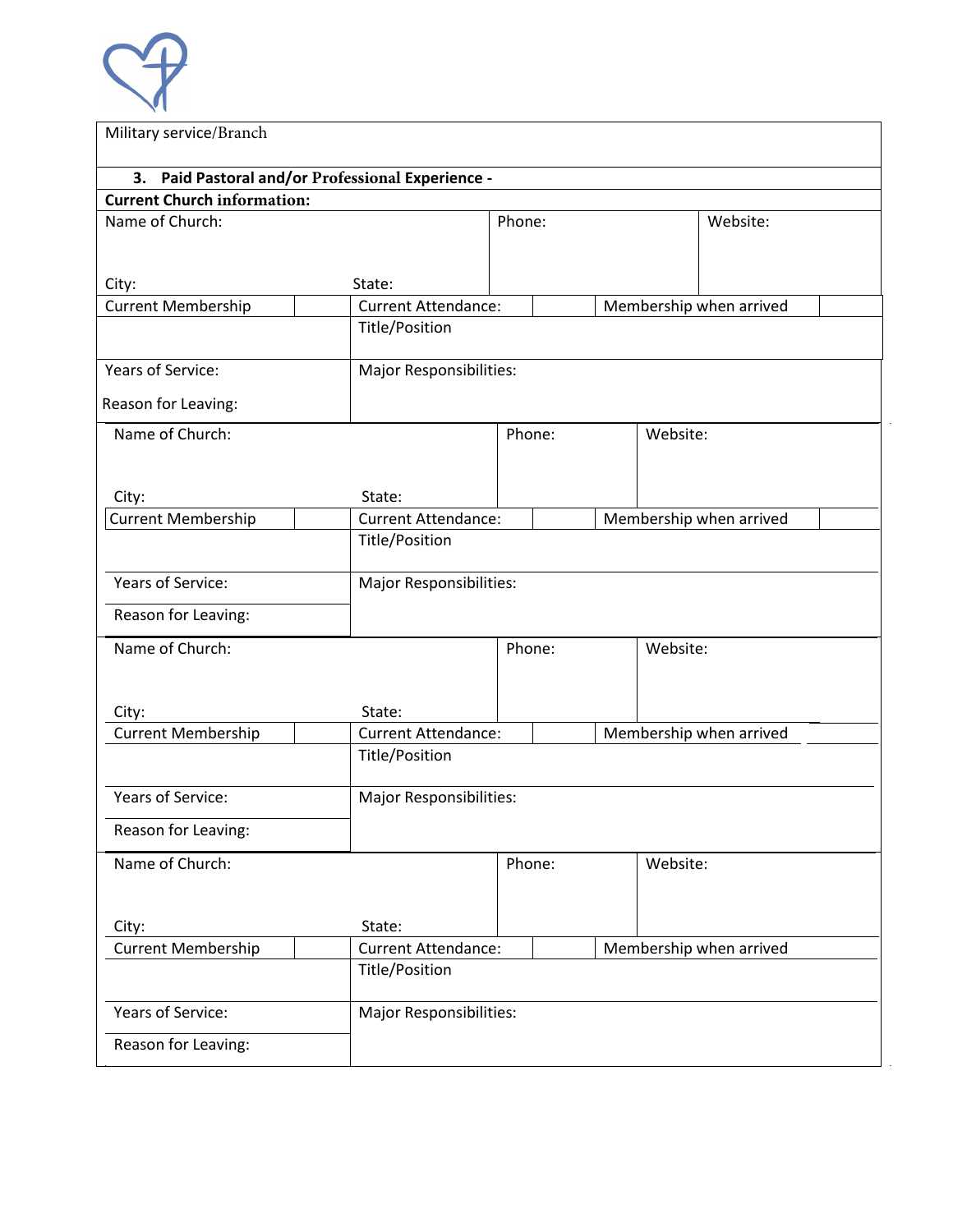

## **4. References (pastoral and professional)1 pastoral & 2 Clergy references and 2 employment references**

| Name and Occupation | - -<br>Relationship type: | Phone Number and Email |
|---------------------|---------------------------|------------------------|
|                     |                           |                        |
|                     |                           |                        |
|                     |                           |                        |
|                     |                           |                        |
|                     |                           |                        |

| 5. Employment History |                                      |  |  |
|-----------------------|--------------------------------------|--|--|
| Name of Employer:     | Job Title:                           |  |  |
|                       | Duties:                              |  |  |
| Address:              | Dates of Employment:                 |  |  |
|                       | From:<br>To:                         |  |  |
| City, State, Zip Code |                                      |  |  |
| Supervisor:           | Reason for Leaving:                  |  |  |
| Telephone:            |                                      |  |  |
| Name of Employer:     | Job Title:                           |  |  |
|                       | Duties:                              |  |  |
| Address:              | Dates of Employment:                 |  |  |
|                       | From:<br>To:                         |  |  |
| City, State, Zip Code |                                      |  |  |
| Supervisor:           | Reason for Leaving:                  |  |  |
| Telephone:            |                                      |  |  |
|                       |                                      |  |  |
| Name of Employer:     | Job Title:                           |  |  |
|                       | Duties:                              |  |  |
| Address:              | Dates of Employment:<br>From:<br>To: |  |  |
| City, State, Zip Code |                                      |  |  |
|                       |                                      |  |  |
| Supervisor:           | Reason for Leaving:                  |  |  |
| Telephone:            |                                      |  |  |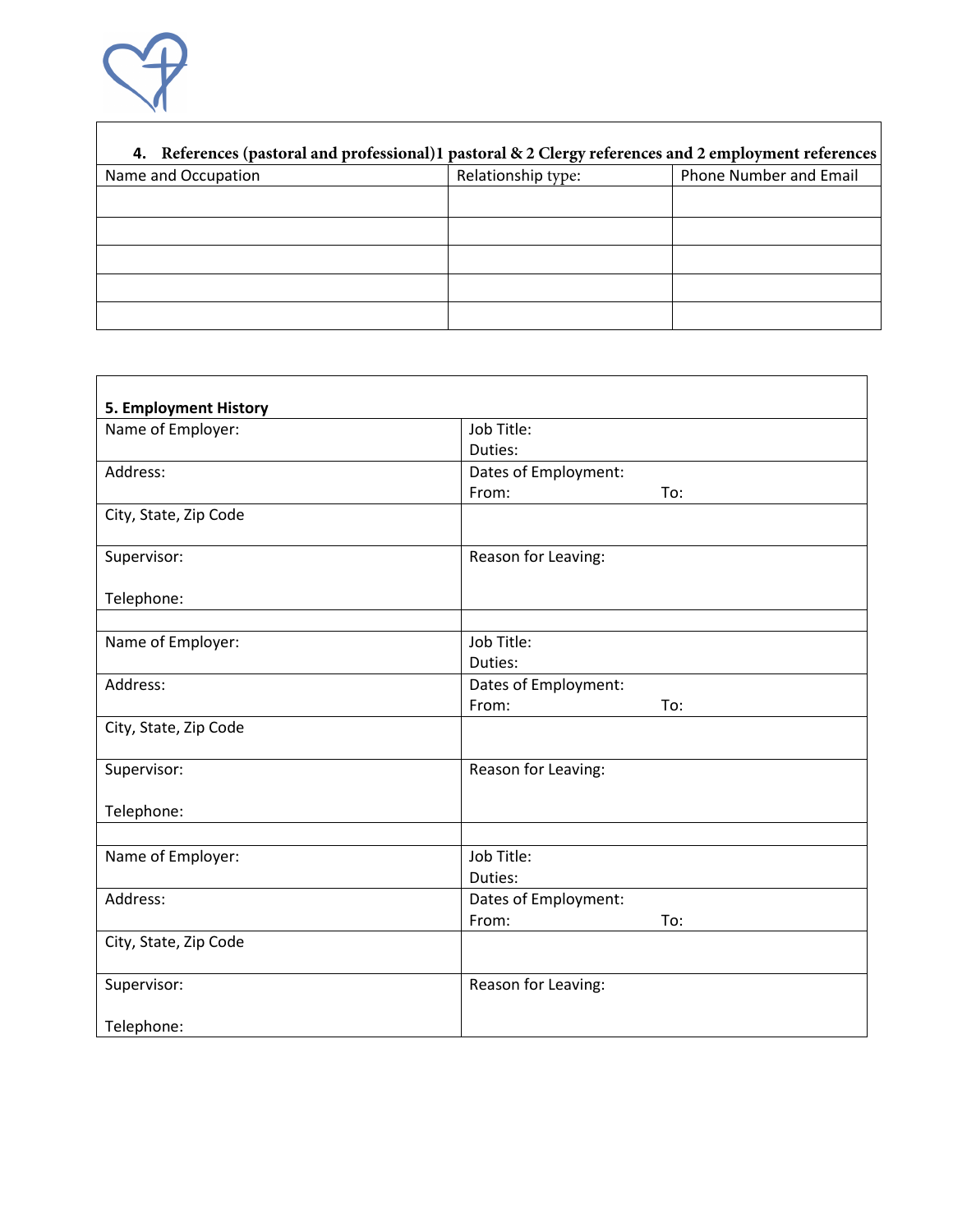

**6. Vision:** Please describe your vision for True Love Missionary Baptist Church

**7. Philosophy of Mission**:What is your definition of mission. How is mission work accomplished?

**8. Philosophy of Administration:** Please describe your administrative philosophy and how this philosophy influences your administrative style. Please include specific examples from your experience as an administrator.

**9. Philosophy of Leadership:** Please describe your leadership style.

**10. Professional Accountability:** Please describe your view of a pastor's role in the areas of:

a. Church finances

b. Relationship with the church deacons and associate ministers

c. Relationship with church staff (custodian, musicians, church secretary)

d. Hospital visitation/sick and shut-ins

**11. Professional Development:** Please tell us how you stay current in your vocation.

**12. Issues:** Please describe briefly your position on the following social, theological, and ethical issues.

Abortion: Addictions: Adultery/Fornication: Baptism: Homosexuality: Holy Spirit: Marriage/divorce/remarriage: Women in church leadership:

**13. Personal Christian Experience:**

a. Please give a brief summary of your conversion experience.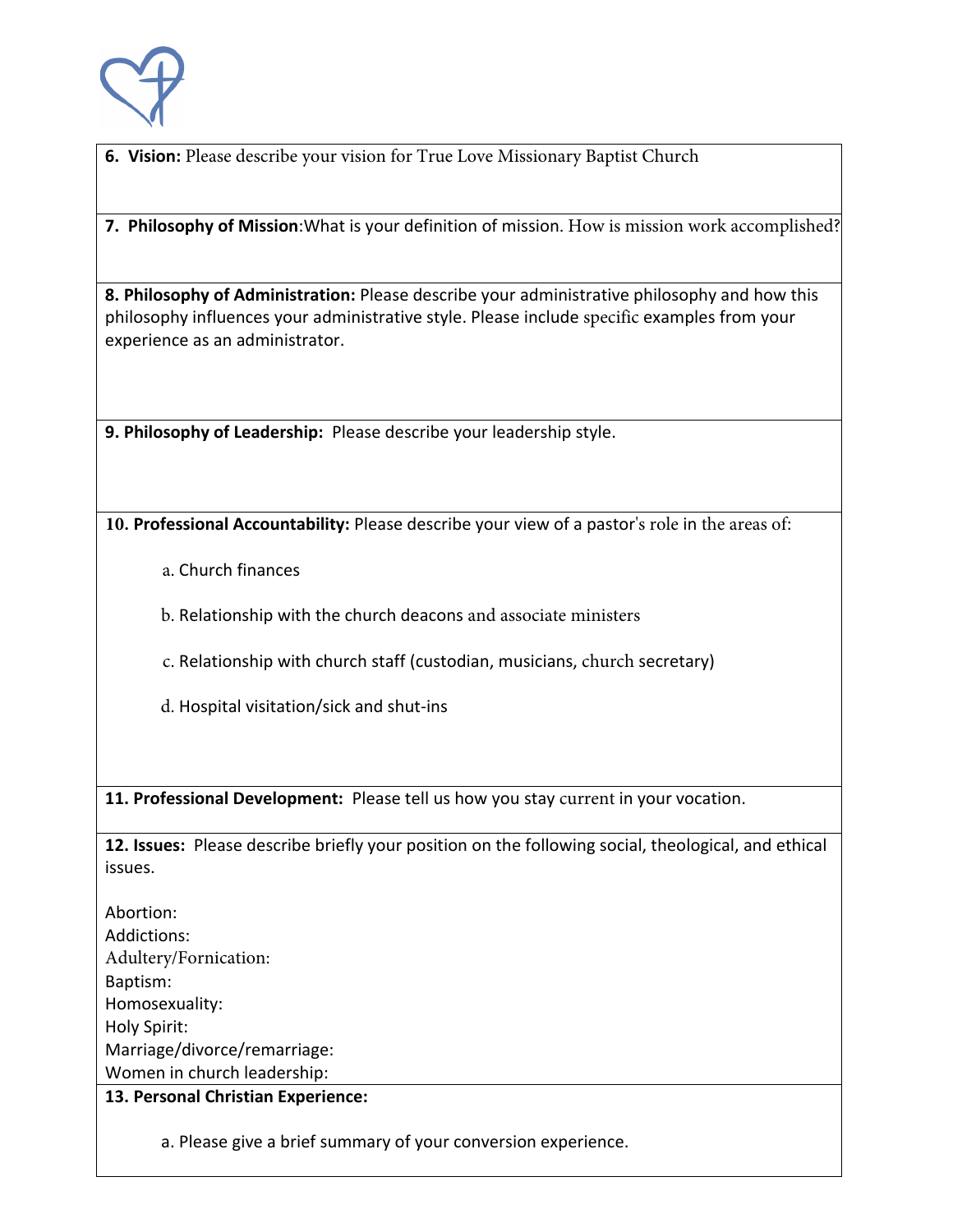

b. Please discuss your calling to work in the church.

c. Describe your spiritual gifts.

d. Describe your spiritual maturity and how you cultivate it.

### **14. Family/Personal/Civic Activities:**

a. If married, how does your wife enhance your ministry?

b. How do you make family a priority?

c. What are your special interests and hobbies?

d. What is your primary contact with non-Christians?

e. List any community organizations (civic, social, etc.) of which you are currently involved.

f. What three persons have had the greatest positive impact on your life and why?

- 1.
- 2.
- 3.

**15.** Is there anything in your past or present that we should be aware of and discuss before we consider you as a candidate for pastor of this church?

**16.** The voluntary agreement to meet regularly for worship and work is commonly called a "Church Covenant." This covenant entered into by members of this Baptist church, is whereby they promise to conduct their lives in such a way as to glorify God and promote the ongoing of His church. Please comment on the importance of the generally accepted Baptist Church Covenant.